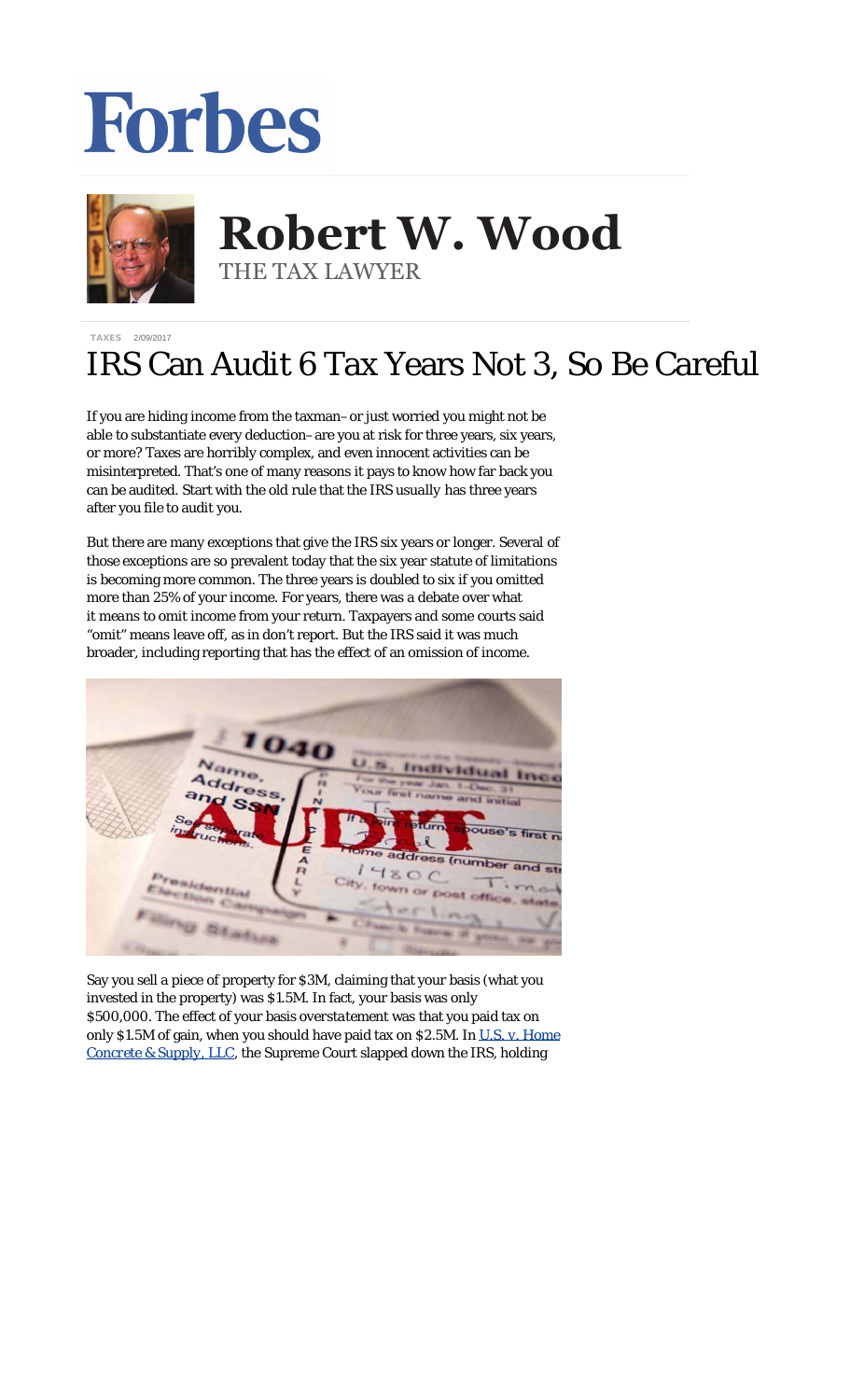that overstating your basis is *not* the same as *omitting* income. The Supreme Court said [3 years was plenty for the IRS to audit.](http://www.forbes.com/sites/robertwood/2012/04/25/huge-taxpayer-win-supreme-court-tells-irs-3-years-to-audit-is-plenty/)

Then, Congress *overruled* the Supreme Court, and gave the IRS six years in such a case. Six years is a long time. Filing your tax return early won't help either. The time periods can be even longer in some cases. The IRS has *no time limit* if you never file a return or file fraudulently. Even so, the practical limit for the IRS to go back is usually six years. Another scary rule is that the [IRS can audit forever](http://www.forbes.com/sites/robertwood/2014/03/03/scariest-tax-form-skip-it-and-irs-can-audit-forever/) if you omit certain tax forms.

Plus, once a tax assessment is made, the IRS *collection* statute is typically 10 years. And, in some cases that ten years can essentially be renewed. That's one reason the IRS can sometimes go back an astounding 30 years! In *[Beeler](http://scholar.google.com/scholar_case?case=12136154888887932794&hl=en&as_sdt=2&as_vis=1&oi=scholarr) [v. Commissioner](http://scholar.google.com/scholar_case?case=12136154888887932794&hl=en&as_sdt=2&as_vis=1&oi=scholarr)*, the Tax Court held Mr. Beeler responsible for 30 year-old payroll tax penalties.

Figuring out the applicable statute of limitations that applies to your situation–and then waiting it out–can be nerve-wracking. An audit can involve targeted questions and requests of proof of particular items only. Alternatively, audits can also cover the waterfront, asking for proof of virtually every line item. For all these reasons, it pays to know how far back you can be asked to prove your income, expenses, bank deposits and more.

Frequently, the IRS says it needs more time to audit. The IRS will ask you to sign a form extending the statute of limitations, usually for a year. If you don't sign, the IRS will send you a tax bill, usually based on unfavorable assumptions. For this and other reasons, most tax advisers generally tell clients to agree to the extension. However, it's best to get some professional advice about your own situation. You may be able to limit the time or scope of the extension.

Another hot button that impacts the statute of limitations involves offshore accounts. The IRS goes after offshore income and assets in a big way, and that dovetails with another IRS audit rule. The IRS also gets six years to audit if you omitted more than \$5,000 of foreign income (say, interest on an overseas account). That matches the audit period for FBARs, annual offshore bank account reports that can carry civil and even criminal penalties far worse than those for tax evasion.

For all these reasons, be careful and keep good records. You should keep copies of your old tax returns forever. But after a time–many people